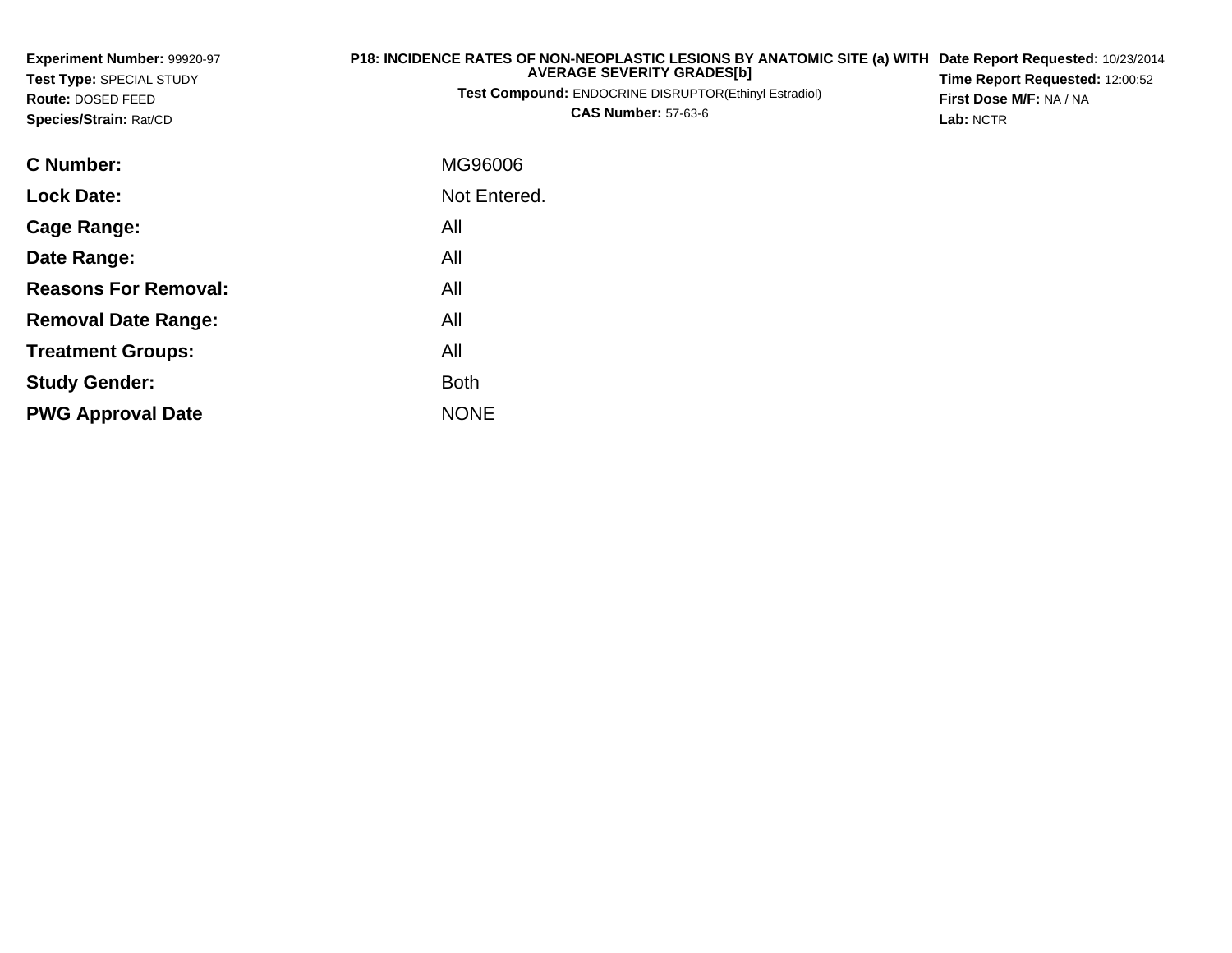**Test Type:** SPECIAL STUDY

**Route:** DOSED FEED**Species/Strain:** Rat/CD

#### **P18: INCIDENCE RATES OF NON-NEOPLASTIC LESIONS BY ANATOMIC SITE (a) WITH AVERAGE SEVERITY GRADES[b] Date Report Requested:** 10/23/2014

**Test Compound:** ENDOCRINE DISRUPTOR(Ethinyl Estradiol)

**CAS Number:** 57-63-6

**Time Report Requested:** 12:00:52**First Dose M/F:** NA / NA**Lab:** NCTR

| <b>CD Rat MALE</b>                      | F <sub>2</sub><br><b>CONTROL</b> | <b>2.0 PPB</b><br>F <sub>2</sub> | <b>10 PPB</b><br>F <sub>2</sub> | <b>50 PPB</b><br>F <sub>2</sub> |
|-----------------------------------------|----------------------------------|----------------------------------|---------------------------------|---------------------------------|
| <b>Disposition Summary</b>              |                                  |                                  |                                 |                                 |
| <b>Animals Initially In Study</b>       | 25                               | 25                               | 25                              | 25                              |
| <b>Early Deaths</b>                     |                                  |                                  |                                 |                                 |
| <b>Survivors</b>                        |                                  |                                  |                                 |                                 |
| <b>Terminal Sacrifice</b>               | 25                               | 25                               | 25                              | 25                              |
| <b>Animals Examined Microscopically</b> | 25                               | 25                               | 25                              | 25                              |
| <b>ALIMENTARY SYSTEM</b>                |                                  |                                  |                                 |                                 |
| Intestine Small, Ileum                  | (0)                              | (1)                              | (0)                             | (0)                             |
| Hyperplasia, Lymphoid                   |                                  | 1[2.0]                           |                                 |                                 |
| Liver                                   | (25)                             | (1)                              | (1)                             | (25)                            |
| Erythrophagocytosis                     |                                  |                                  |                                 | 1[1.0]                          |
| Hematopoietic Cell Proliferation        |                                  |                                  |                                 | 1[1.0]                          |
| Hepatodiaphragmatic Nodule              |                                  | 1                                | 1                               | 1                               |
| Infiltration Cellular, Lymphocyte       | 3[1.0]                           |                                  |                                 | 1[1.0]                          |
| Inflammation, Chronic Active            | 10 [1.0]                         |                                  |                                 | 12 [1.0]                        |
| CARDIOVASCULAR SYSTEM                   |                                  |                                  |                                 |                                 |
| None                                    |                                  |                                  |                                 |                                 |
| <b>ENDOCRINE SYSTEM</b>                 |                                  |                                  |                                 |                                 |
| <b>Adrenal Cortex</b>                   | (25)                             | (0)                              | (0)                             | (25)                            |
| Vacuolization Cytoplasmic               | 1[1.0]                           |                                  |                                 |                                 |
| Adrenal Medulla                         | (24)                             | (0)                              | (0)                             | (25)                            |
| <b>Pituitary Gland</b>                  | (23)                             | (0)                              | (0)                             | (25)                            |
| Pars Distalis, Cyst, Multiple           | 1                                |                                  |                                 |                                 |
| Pars Distalis, Hypertrophy              |                                  |                                  |                                 | 1[2.0]                          |
| <b>Thyroid Gland</b>                    | (24)                             | (0)                              | (0)                             | (25)                            |
| Cyst, Squamous                          | 4                                |                                  |                                 | 3                               |
| Cyst, Squamous, Multiple                |                                  |                                  |                                 | 2                               |

a - Number of animals examined microscopically at site and number of animals with lesion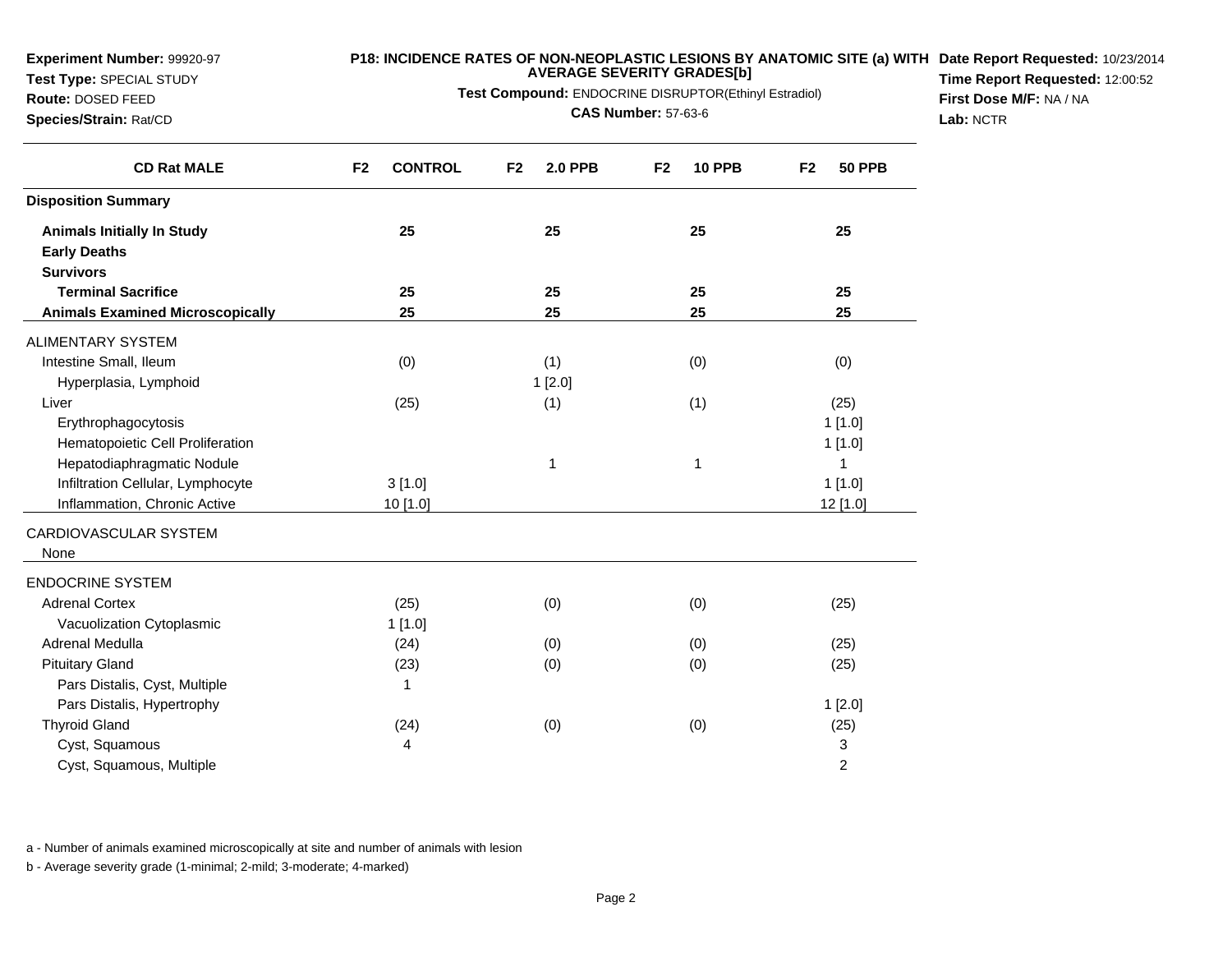| P18: INCIDENCE RATES OF NON-NEOPLASTIC LESIONS BY ANATOMIC SITE (a) WITH Date Report Requested: 10/23/2014<br>Experiment Number: 99920-97<br><b>AVERAGE SEVERITY GRADES[b]</b><br>Test Type: SPECIAL STUDY<br>Test Compound: ENDOCRINE DISRUPTOR(Ethinyl Estradiol)<br>Route: DOSED FEED<br><b>CAS Number: 57-63-6</b><br>Species/Strain: Rat/CD |                                  |                      |                     |                                 | Time Report Requested: 12:00:52<br>First Dose M/F: NA / NA<br>Lab: NCTR |
|--------------------------------------------------------------------------------------------------------------------------------------------------------------------------------------------------------------------------------------------------------------------------------------------------------------------------------------------------|----------------------------------|----------------------|---------------------|---------------------------------|-------------------------------------------------------------------------|
| <b>CD Rat MALE</b>                                                                                                                                                                                                                                                                                                                               | <b>CONTROL</b><br>F <sub>2</sub> | <b>2.0 PPB</b><br>F2 | <b>10 PPB</b><br>F2 | <b>50 PPB</b><br>F <sub>2</sub> |                                                                         |
| <b>Ectopic Thymus</b>                                                                                                                                                                                                                                                                                                                            | $\mathbf{1}$                     |                      |                     |                                 |                                                                         |
| <b>GENERAL BODY SYSTEM</b><br>None                                                                                                                                                                                                                                                                                                               |                                  |                      |                     |                                 |                                                                         |
| <b>GENITAL SYSTEM</b>                                                                                                                                                                                                                                                                                                                            |                                  |                      |                     |                                 |                                                                         |
| <b>Coagulating Gland</b>                                                                                                                                                                                                                                                                                                                         | (25)                             | (23)                 | (25)                | (25)                            |                                                                         |
| Developmental Malformation                                                                                                                                                                                                                                                                                                                       | 8                                | 5                    | 8                   | 8                               |                                                                         |
| Epididymis                                                                                                                                                                                                                                                                                                                                       | (25)                             | (25)                 | (25)                | (25)                            |                                                                         |
| Atrophy                                                                                                                                                                                                                                                                                                                                          | 2[2.0]                           | 2[3.5]               | 1[3.0]              | 1[2.0]                          |                                                                         |
| Hypospermia                                                                                                                                                                                                                                                                                                                                      | 3[4.0]                           | 2[4.0]               | 1[4.0]              | 1[4.0]                          |                                                                         |
| Infiltration Cellular, Lymphocyte                                                                                                                                                                                                                                                                                                                | 1[1.0]                           | 1[1.0]               |                     | 1[1.0]                          |                                                                         |
| <b>Preputial Gland</b>                                                                                                                                                                                                                                                                                                                           | (0)                              | (2)                  | (0)                 | (0)                             |                                                                         |
| Duct, Dilatation                                                                                                                                                                                                                                                                                                                                 |                                  | 1[3.0]               |                     |                                 |                                                                         |
| Inflammation, Suppurative                                                                                                                                                                                                                                                                                                                        |                                  | 2[4.0]               |                     |                                 |                                                                         |
| Prostate, Dorsal/Lateral Lobe                                                                                                                                                                                                                                                                                                                    | (12)                             | (11)                 | (17)                | (13)                            |                                                                         |
| Infiltration Cellular, Lymphocyte                                                                                                                                                                                                                                                                                                                | 8[1.4]                           | 10 [1.4]             | 15 [1.5]            | 10[1.7]                         |                                                                         |
| Inflammation, Suppurative                                                                                                                                                                                                                                                                                                                        | 4 [1.3]                          | 1[2.0]               | 2[1.5]              | 3[1.0]                          |                                                                         |
| Prostate, Dorsal/lateral Lobe                                                                                                                                                                                                                                                                                                                    | (13)                             | (14)                 | (8)                 | (12)                            |                                                                         |
| Prostate, Ventral Lobe                                                                                                                                                                                                                                                                                                                           | (25)                             | (25)                 | (25)                | (25)                            |                                                                         |
| Infiltration Cellular, Lymphocyte                                                                                                                                                                                                                                                                                                                | 9[1.2]                           | 8[1.5]               | 8[1.3]              | 11 [1.4]                        |                                                                         |
| Inflammation, Suppurative                                                                                                                                                                                                                                                                                                                        |                                  | 4 [1.0]              | 1[1.0]              | 4[1.3]                          |                                                                         |
| <b>Rete Testes</b>                                                                                                                                                                                                                                                                                                                               | (24)                             | (24)                 | (23)                | (25)                            |                                                                         |
| Dilatation                                                                                                                                                                                                                                                                                                                                       | 2[2.5]                           |                      | 1[2.0]              | 1[3.0]                          |                                                                         |
| <b>Seminal Vesicle</b>                                                                                                                                                                                                                                                                                                                           | (25)                             | (25)                 | (25)                | (25)                            |                                                                         |
| <b>Depletion Secretory</b>                                                                                                                                                                                                                                                                                                                       | 1[3.0]                           | 1[3.0]               |                     | 1[2.0]                          |                                                                         |
| <b>Testes</b>                                                                                                                                                                                                                                                                                                                                    | (25)                             | (25)                 | (25)                | (25)                            |                                                                         |
| Seminif Tub, Degeneration                                                                                                                                                                                                                                                                                                                        | 4[3.3]                           | 3[3.0]               | 2[2.5]              | 1[4.0]                          |                                                                         |
| <b>HEMATOPOIETIC SYSTEM</b>                                                                                                                                                                                                                                                                                                                      |                                  |                      |                     |                                 |                                                                         |
| <b>Bone Marrow</b>                                                                                                                                                                                                                                                                                                                               | (25)                             | (0)                  | (0)                 | (25)                            |                                                                         |

a - Number of animals examined microscopically at site and number of animals with lesion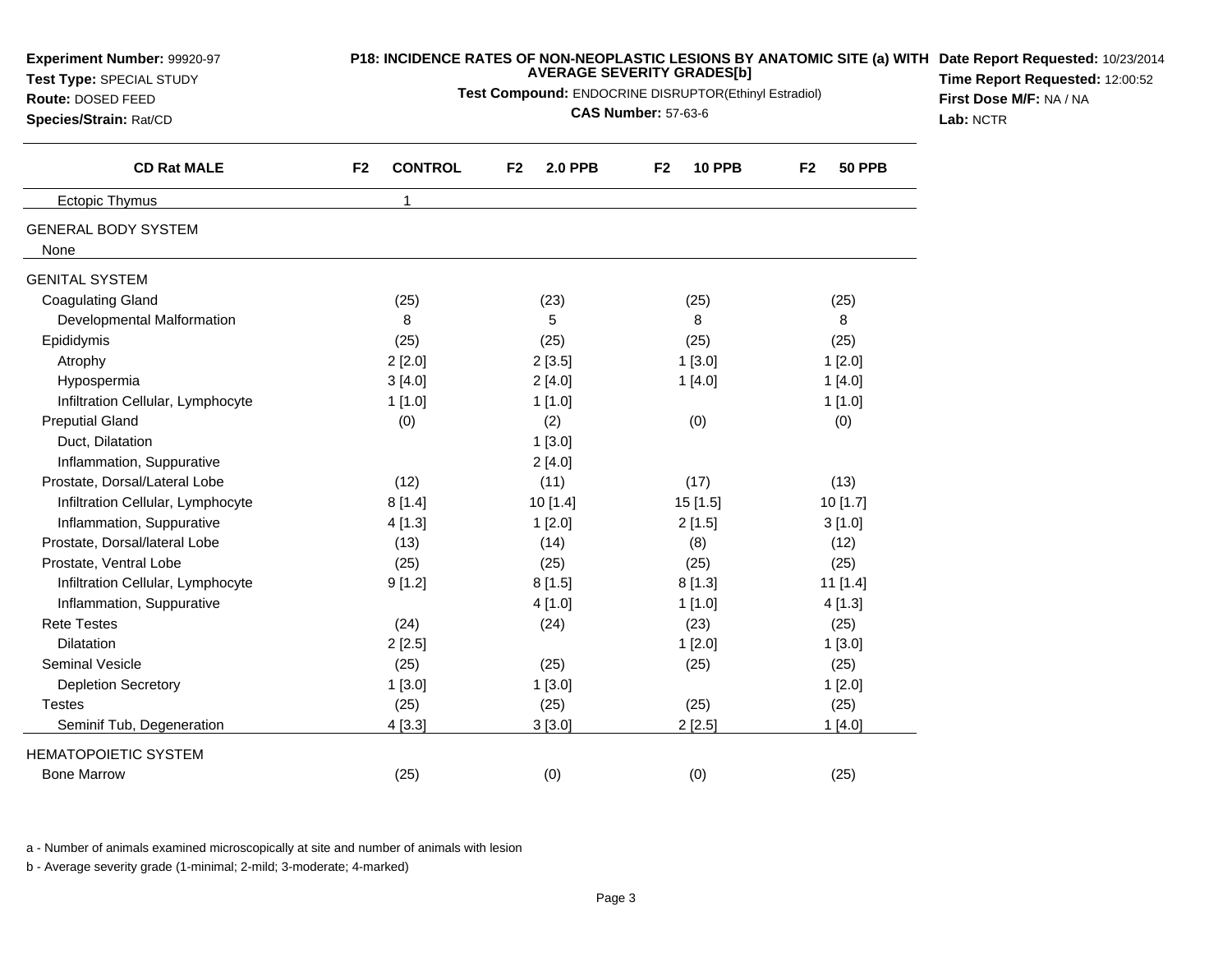**Test Type:** SPECIAL STUDY**Route:** DOSED FEED

**Species/Strain:** Rat/CD

# **P18: INCIDENCE RATES OF NON-NEOPLASTIC LESIONS BY ANATOMIC SITE (a) WITH AVERAGE SEVERITY GRADES[b] Date Report Requested:** 10/23/2014

**Test Compound:** ENDOCRINE DISRUPTOR(Ethinyl Estradiol)

**CAS Number:** 57-63-6

**Time Report Requested:** 12:00:52**First Dose M/F:** NA / NA**Lab:** NCTR

| <b>CD Rat MALE</b>                | F <sub>2</sub><br><b>CONTROL</b> | <b>2.0 PPB</b><br>F <sub>2</sub> | <b>10 PPB</b><br>F <sub>2</sub> | <b>50 PPB</b><br>F <sub>2</sub> |
|-----------------------------------|----------------------------------|----------------------------------|---------------------------------|---------------------------------|
| Erythroid Cell, Hyperplasia       |                                  |                                  |                                 | 1[2.0]                          |
| Myeloid Cell, Hyperplasia         | 2[2.0]                           |                                  |                                 |                                 |
| Spleen                            | (25)                             | (0)                              | (0)                             | (25)                            |
| Hematopoietic Cell Proliferation  | 1[1.0]                           |                                  |                                 | 1[1.0]                          |
| Pigmentation                      | 1[1.0]                           |                                  |                                 | 4[1.5]                          |
| Thymus                            | (25)                             | (1)                              | (0)                             | (25)                            |
| Hemorrhage                        | 1[3.0]                           | 1[2.0]                           |                                 |                                 |
| <b>INTEGUMENTARY SYSTEM</b>       |                                  |                                  |                                 |                                 |
| Mammary Gland                     | (25)                             | (25)                             | (25)                            | (25)                            |
| Alveolus, Hyperplasia             | 3[1.7]                           | 3[1.7]                           | 7[1.9]                          | 13 [3.0]                        |
| Duct, Hyperplasia                 |                                  | 5[1.2]                           | 8[1.8]                          | 12 [1.8]                        |
| MUSCULOSKELETAL SYSTEM            |                                  |                                  |                                 |                                 |
| <b>Bone</b>                       | (25)                             | (0)                              | (0)                             | (25)                            |
| NERVOUS SYSTEM                    |                                  |                                  |                                 |                                 |
| None                              |                                  |                                  |                                 |                                 |
| <b>RESPIRATORY SYSTEM</b>         |                                  |                                  |                                 |                                 |
| None                              |                                  |                                  |                                 |                                 |
| SPECIAL SENSES SYSTEM             |                                  |                                  |                                 |                                 |
| None                              |                                  |                                  |                                 |                                 |
| <b>URINARY SYSTEM</b>             |                                  |                                  |                                 |                                 |
| Kidney                            | (25)                             | (0)                              | (25)                            | (25)                            |
| <b>Casts Protein</b>              | 1[2.0]                           |                                  |                                 |                                 |
| Cortex, Cyst                      | 4                                |                                  | $\overline{c}$                  | 4                               |
| <b>Hyaline Droplet</b>            | 7[1.7]                           |                                  | 1[1.0]                          | 8[1.4]                          |
| Infiltration Cellular, Lymphocyte | 21 [1.2]                         |                                  | 7[1.3]                          | 21 [1.0]                        |
| Inflammation, Chronic             | 1[2.0]                           |                                  | 1[1.0]                          |                                 |
| Interstitium, Fibrosis            |                                  |                                  |                                 | 1[1.0]                          |
|                                   |                                  |                                  |                                 |                                 |

a - Number of animals examined microscopically at site and number of animals with lesion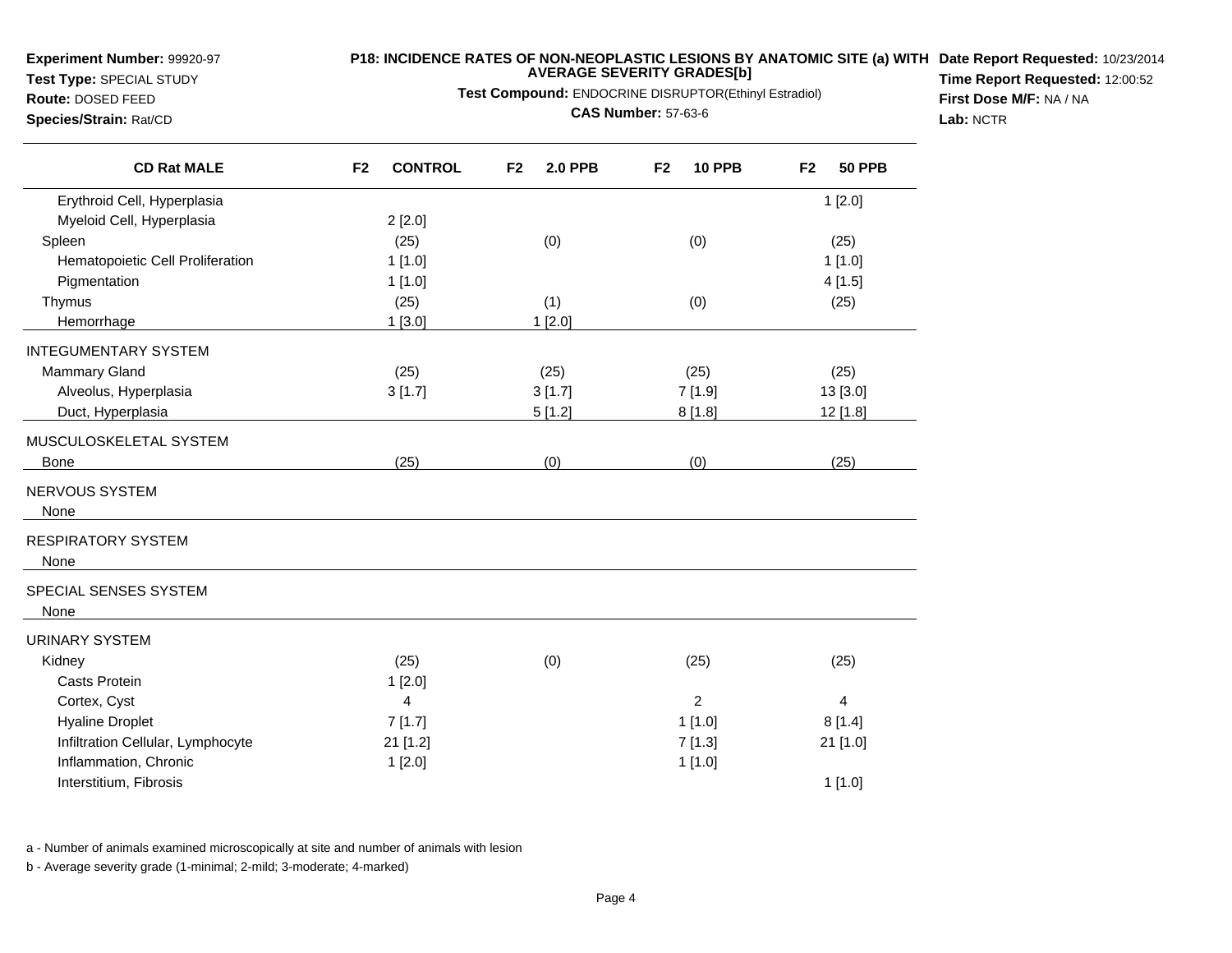| <b>Experiment Number: 99920-97</b><br>Test Type: SPECIAL STUDY<br>Route: DOSED FEED<br>Species/Strain: Rat/CD |                                  |                      | <b>AVERAGE SEVERITY GRADES[b]</b><br>Test Compound: ENDOCRINE DISRUPTOR(Ethinyl Estradiol)<br><b>CAS Number: 57-63-6</b> | <b>P18: INCIDENCE RATES OF NON-NEOPLASTIC LESIONS BY ANATOMIC SITE (a) WITH</b> | Date Report Requested: 10/23/2014<br>Time Report Requested: 12:00:52<br>First Dose M/F: NA / NA<br>Lab: NCTR |
|---------------------------------------------------------------------------------------------------------------|----------------------------------|----------------------|--------------------------------------------------------------------------------------------------------------------------|---------------------------------------------------------------------------------|--------------------------------------------------------------------------------------------------------------|
| <b>CD Rat MALE</b>                                                                                            | <b>CONTROL</b><br>F <sub>2</sub> | <b>2.0 PPB</b><br>F2 | F <sub>2</sub><br><b>10 PPB</b>                                                                                          | F2<br><b>50 PPB</b>                                                             |                                                                                                              |
| Pelvis, Dilatation                                                                                            |                                  |                      | $2$ [2.0]                                                                                                                |                                                                                 |                                                                                                              |
| Renal Tubule, Degeneration                                                                                    |                                  |                      | $1$ [2.0]                                                                                                                | $1$ [1.0]                                                                       |                                                                                                              |
| Renal Tubule, Dilatation                                                                                      | 5[1.8]                           |                      | 2[1.5]                                                                                                                   | 8[1.5]                                                                          |                                                                                                              |
| Renal Tubule, Mineralization                                                                                  | 1[1.0]                           |                      |                                                                                                                          | $10$ [1.2]                                                                      |                                                                                                              |
| Renal Tubule, Regeneration                                                                                    | $12$ [1.3]                       |                      | 6[1.3]                                                                                                                   | $10$ [1.1]                                                                      |                                                                                                              |

\*\*\*END OF MALE DATA\*\*\*

a - Number of animals examined microscopically at site and number of animals with lesion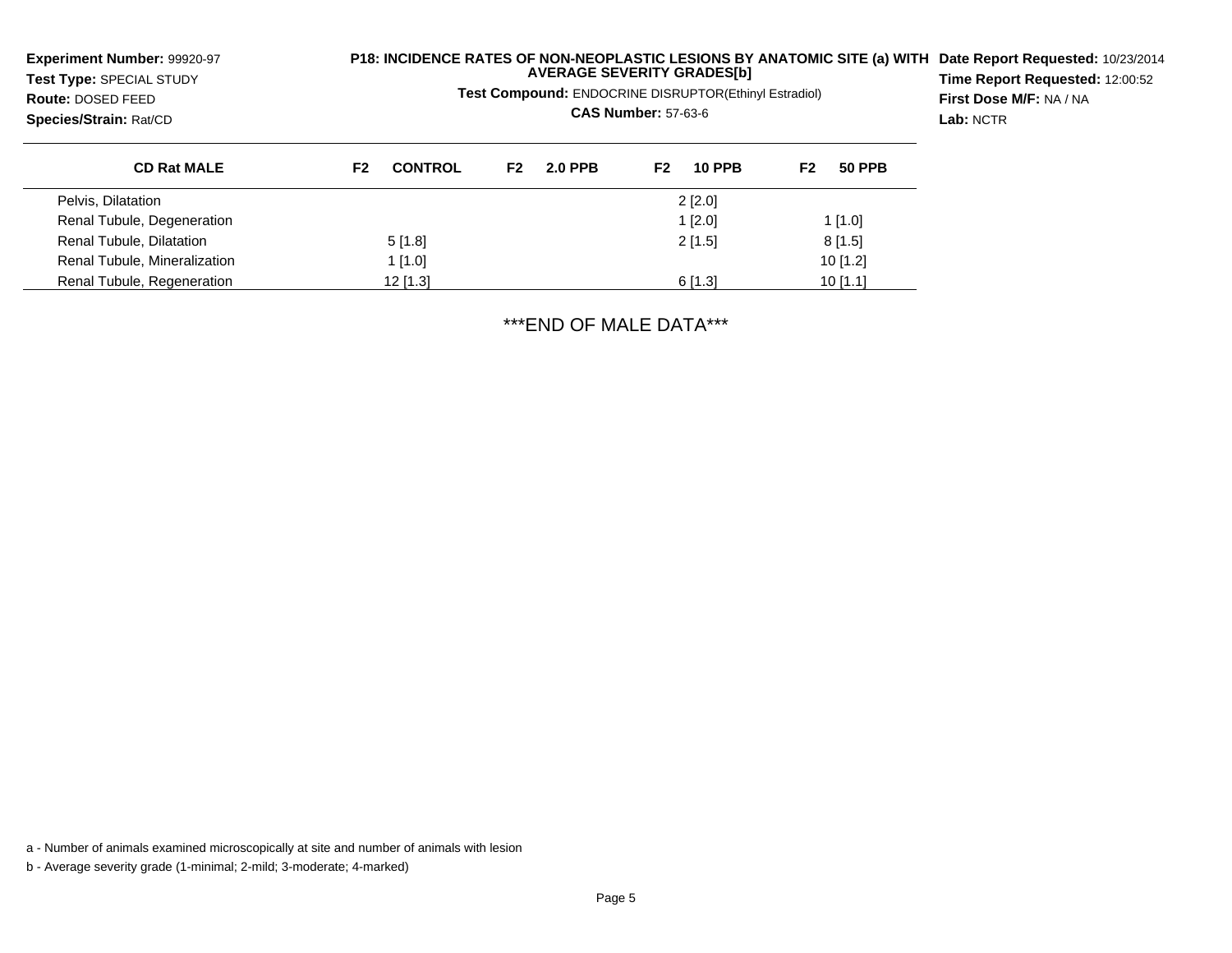**Test Type:** SPECIAL STUDY

# **Route:** DOSED FEED

# **Species/Strain:** Rat/CD

**P18: INCIDENCE RATES OF NON-NEOPLASTIC LESIONS BY ANATOMIC SITE (a) WITH AVERAGE SEVERITY GRADES[b] Date Report Requested:** 10/23/2014

**Test Compound:** ENDOCRINE DISRUPTOR(Ethinyl Estradiol)

**CAS Number:** 57-63-6

**Time Report Requested:** 12:00:52**First Dose M/F:** NA / NA**Lab:** NCTR

| <b>CD Rat FEMALE</b>                    | <b>CONTROL</b><br>F <sub>2</sub> | F <sub>2</sub><br><b>2.0 PPB</b> | F <sub>2</sub><br><b>10 PPB</b> | <b>50 PPB</b><br>F <sub>2</sub> |
|-----------------------------------------|----------------------------------|----------------------------------|---------------------------------|---------------------------------|
| <b>Disposition Summary</b>              |                                  |                                  |                                 |                                 |
| <b>Animals Initially In Study</b>       | 25                               | 25                               | 25                              | 25                              |
| <b>Early Deaths</b>                     |                                  |                                  |                                 |                                 |
| <b>Survivors</b>                        |                                  |                                  |                                 |                                 |
| <b>Terminal Sacrifice</b>               | 25                               | 25                               | 25                              | 25                              |
| <b>Animals Examined Microscopically</b> | 25                               | 25                               | 25                              | 25                              |
| <b>ALIMENTARY SYSTEM</b>                |                                  |                                  |                                 |                                 |
| Intestine Small, Ileum                  | (1)                              | (0)                              | (0)                             | (0)                             |
| Peyers Patch, Hyperplasia, Lymphoid     | 1 [3.0]                          |                                  |                                 |                                 |
| Liver                                   | (25)                             | (0)                              | (3)                             | (25)                            |
| <b>Clear Cell Focus</b>                 |                                  |                                  |                                 | 1                               |
| Developmental Malformation              | $\overline{c}$                   |                                  | 1                               |                                 |
| Infiltration Cellular, Mast Cell, Focal | 1[2.0]                           |                                  |                                 |                                 |
| Inflammation, Chronic                   |                                  |                                  | 1 [2.0]                         |                                 |
| Proliferation Connective Tissue, Focal  | 1 [2.0]                          |                                  | 1[2.0]                          |                                 |
| CARDIOVASCULAR SYSTEM                   |                                  |                                  |                                 |                                 |
| None                                    |                                  |                                  |                                 |                                 |
| <b>ENDOCRINE SYSTEM</b>                 |                                  |                                  |                                 |                                 |
| <b>Adrenal Cortex</b>                   | (25)                             | (0)                              | (0)                             | (25)                            |
| Adrenal Medulla                         | (25)                             | (0)                              | (0)                             | (25)                            |
| <b>Pituitary Gland</b>                  | (25)                             | (0)                              | (0)                             | (25)                            |
| Cyst                                    |                                  |                                  |                                 | 1                               |
| <b>Thyroid Gland</b>                    | (25)                             | (0)                              | (0)                             | (25)                            |
| Ultimobranchial Cyst                    |                                  |                                  |                                 | 1                               |

#### GENERAL BODY SYSTEM

None

a - Number of animals examined microscopically at site and number of animals with lesion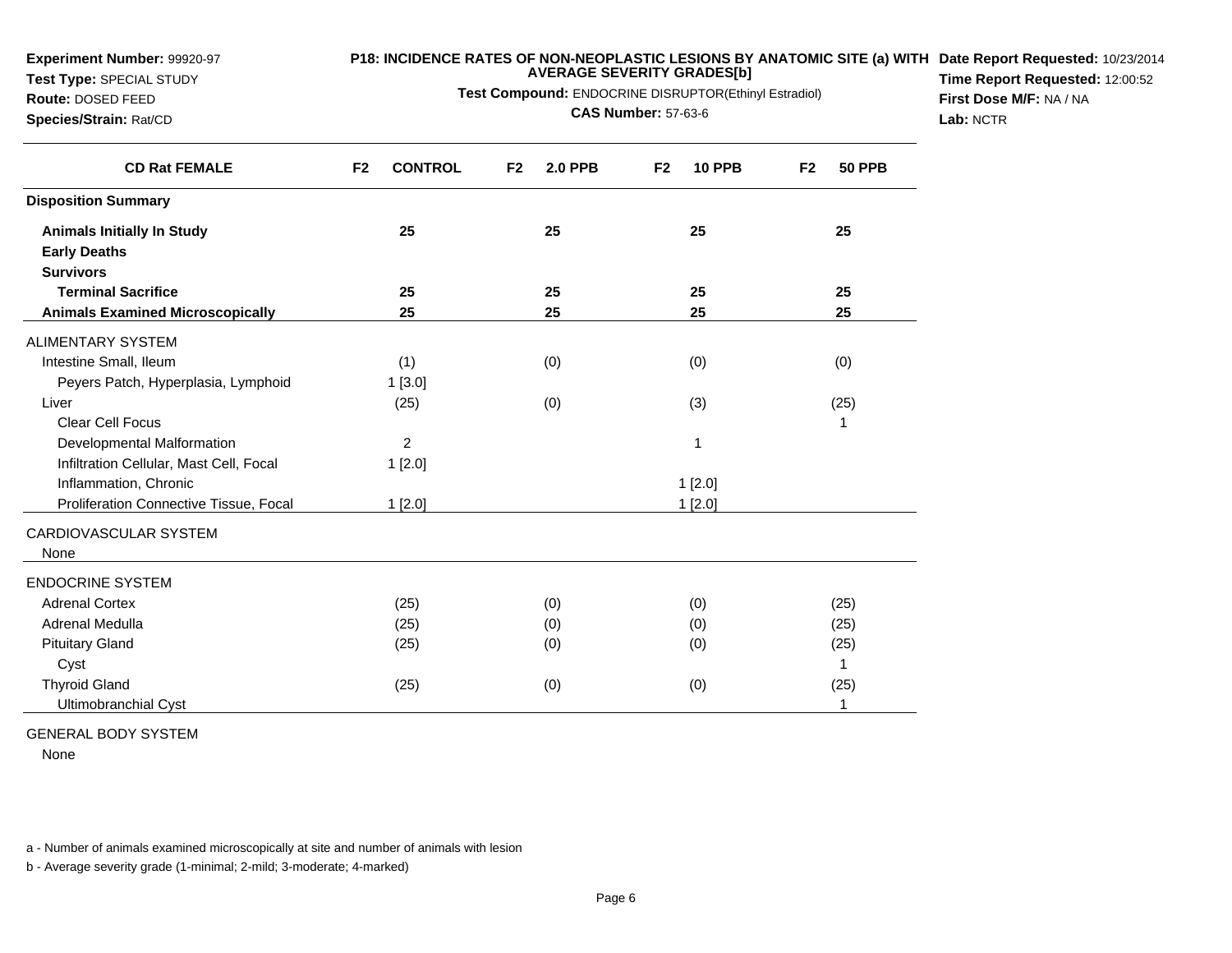**Test Type:** SPECIAL STUDY

**Route:** DOSED FEED**Species/Strain:** Rat/CD

#### **P18: INCIDENCE RATES OF NON-NEOPLASTIC LESIONS BY ANATOMIC SITE (a) WITH AVERAGE SEVERITY GRADES[b] Date Report Requested:** 10/23/2014

**Test Compound:** ENDOCRINE DISRUPTOR(Ethinyl Estradiol)

**CAS Number:** 57-63-6

**Time Report Requested:** 12:00:52**First Dose M/F:** NA / NA**Lab:** NCTR

| <b>CD Rat FEMALE</b>         | F <sub>2</sub><br><b>CONTROL</b> | F <sub>2</sub><br><b>2.0 PPB</b> | <b>10 PPB</b><br>F <sub>2</sub> | <b>50 PPB</b><br>F <sub>2</sub> |
|------------------------------|----------------------------------|----------------------------------|---------------------------------|---------------------------------|
| <b>GENITAL SYSTEM</b>        |                                  |                                  |                                 |                                 |
| <b>Clitoral Gland</b>        | (1)                              | (2)                              | (1)                             | (0)                             |
| Abscess                      |                                  |                                  |                                 |                                 |
| Distended                    | $\mathbf{1}$                     | 1                                | 1                               |                                 |
| Inflammation, Chronic        |                                  | 1[3.0]                           |                                 |                                 |
| Inflammation, Chronic Active | 1[2.0]                           | 1[3.0]                           | 1[2.0]                          |                                 |
| Ovary                        | (25)                             | (25)                             | (25)                            | (25)                            |
| Corpus Luteum, Cyst          |                                  | 1                                |                                 |                                 |
| Cyst                         | 1                                |                                  | 1                               |                                 |
| <b>Diestrus</b>              | 12                               | 14                               | 13                              | 8                               |
| <b>Estrus</b>                | 5                                | 4                                | 5                               | 5                               |
| Metestrus                    | $\overline{c}$                   | 4                                | 2                               | 5                               |
| Proestrus                    | 6                                | 3                                | 5                               | $\overline{7}$                  |
| Oviduct                      | (25)                             | (25)                             | (25)                            | (25)                            |
| <b>Uterus</b>                | (25)                             | (25)                             | (25)                            | (25)                            |
| <b>Diestrus</b>              | 10                               | 12                               | 11                              | 8                               |
| Estrus                       | 4                                | 4                                | 5                               | 5                               |
| Metestrus                    | 6                                | 6                                | 4                               | $\mathbf 5$                     |
| Proestrus                    | 5                                | 3                                | 5                               | $\overline{7}$                  |
| Vagina                       | (25)                             | (25)                             | (25)                            | (23)                            |
| <b>Diestrus</b>              | 11                               | 12                               | 10                              | $\overline{7}$                  |
| Estrus                       | 6                                | 4                                | 5                               | $\overline{7}$                  |
| Metestrus                    | 3                                | 6                                | 5                               | 4                               |
| Mucocyte, Hyperplasia        |                                  | 2[2.0]                           |                                 |                                 |
| Proestrus                    | 5                                | 3                                | 5                               | 5                               |
| <b>HEMATOPOIETIC SYSTEM</b>  |                                  |                                  |                                 |                                 |
| <b>Bone Marrow</b>           | (25)                             | (0)                              | (0)                             | (25)                            |
| Spleen                       | (25)                             | (0)                              | (0)                             | (25)                            |
|                              |                                  |                                  |                                 |                                 |

a - Number of animals examined microscopically at site and number of animals with lesion